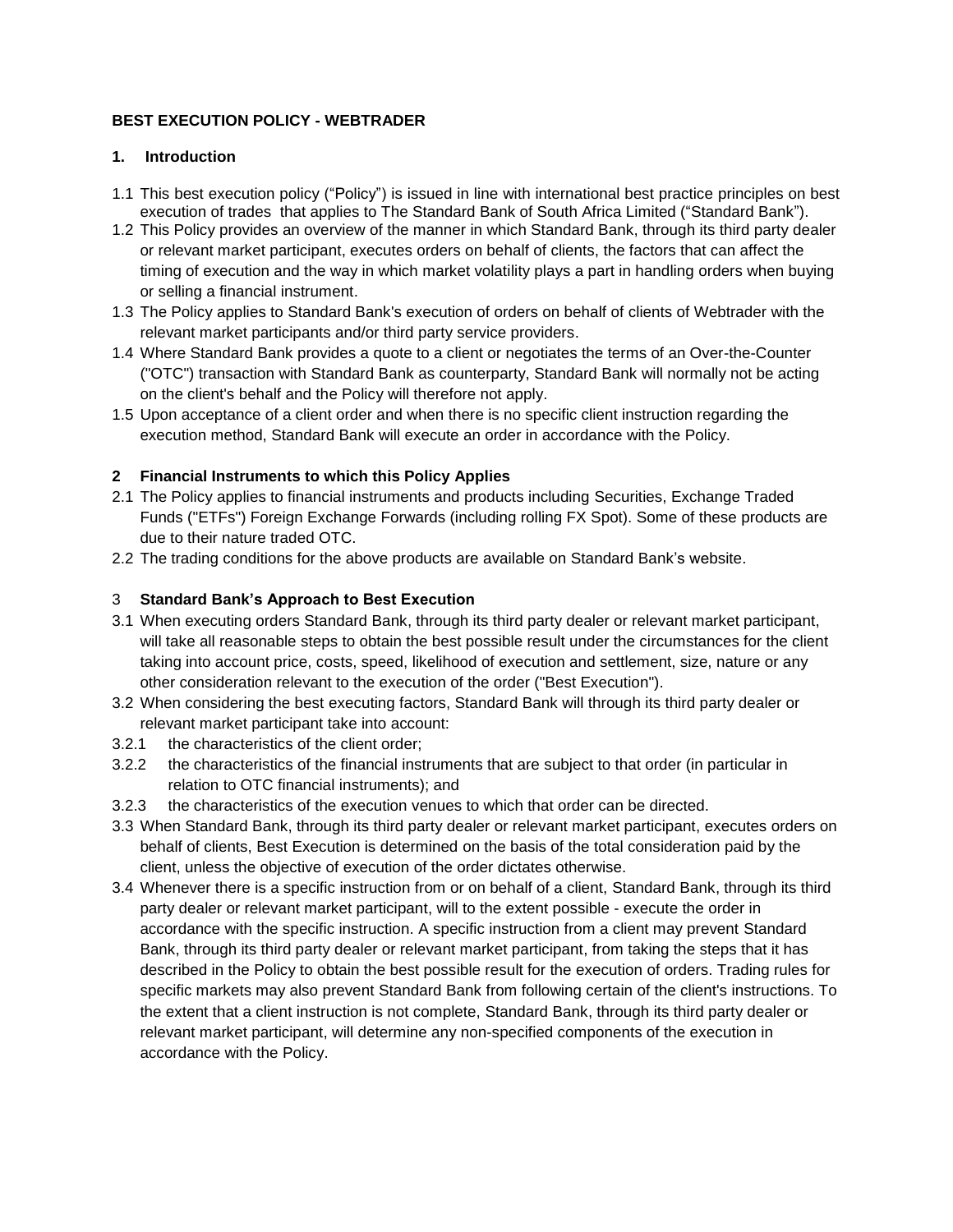# **4 Elements of Best Execution**

- 4.1 The procedure for routing determinations is mainly based on four criteria and is regularly reviewed by Standard Bank. Hence to determine the best way to execute an order for a client Standard Bank takes into consideration:
- 4.1.1 **Speed and Likelihood of the Execution:** Due to the levels of volatility affecting both price and volume, Standard Bank seeks to provide client orders with the fastest execution reasonably possible although delays may occur.
- 4.1.2 **Price Improvement and Overall Consideration of Costs:** Orders are routed to market makers and/or market centers where opportunities for price improvement exist. The criteria to be used by other market makers and/or market centers include:
- 4.1.2.1 automatically matching incoming market and limit orders to pending limit orders;
- 4.1.2.2 crossing transactions where price improvement can be offered to one or both sides of the trade.
- 4.1.3 **Size Improvement:** In routing orders, Standard Bank seeks markets that provide the greatest liquidity and thus potential for execution of large orders. Standard Bank also seeks opportunities for client orders to benefit from order-size commitments offered by third parties.
- 4.1.4 **Overall Execution Quality:** When determining how and where to route or execute an order, Standard Bank will rely on the relevant market participant or third party's traders' extensive dayto-day experience with various markets and market makers, focusing on prompt and reliable execution.

# **5 Execution of Client Orders**

- 5.1 Standard Bank, through its third party dealer or relevant market participant, uses automated systems to route and execute client orders. When a client order is received by Standard Bank, it is routed to the execution venue that Standard Bank considers to generally provide the Best Execution or kept in house for products which Standard Bank trades against its own proprietary desk (e.g. some OTC products). Standard Bank may execute orders outside regulated markets and multilateral trading facilities.
- 5.2 For instruments admitted to trading and official listing on a regulated market or stock exchange (i.e. Securities and ETFs), Standard Bank routes orders to the exchange via its third party service providers for execution.
- 5.3 For OTC products ( FX Spot), Standard Bank will trade (as principal) against its own proprietary desk and may in turn route its own orders to other market maker firms.
- 5.4 The client's orders may at the discretion of Standard Bank be aggregated with Standard Bank's own orders, orders of any of Standard Bank's associates and/or other clients. Furthermore, Standard Bank may split the client's orders as well as aggregate orders before executing such. Orders will only be aggregated or split where Standard Bank reasonably believes it to be unlikely that the aggregation or split generally will be detrimental to any client. Aggregation and split may in single occasions result in the client obtaining a less favorable price than if the client's orders had been executed separately or together, as applicable.
- 5.5 There may be delays in execution of orders, including orders placed through online trading systems. Some orders placed through online trading systems may be handled manually. When high traffic in electronic orders causes a back log, Standard Bank, as well as market makers, market participants and third party service providers to which orders are sent for execution, must sometimes discontinue normal automatic execution procedures and turn to manual execution, leading to possible delay in execution. In order to minimize such a risk, Standard Bank, through its third party dealer or relevant market participant, has in place procedures and arrangements which to the furthest extent possible provide for the prompt, fair and expeditious execution of client orders.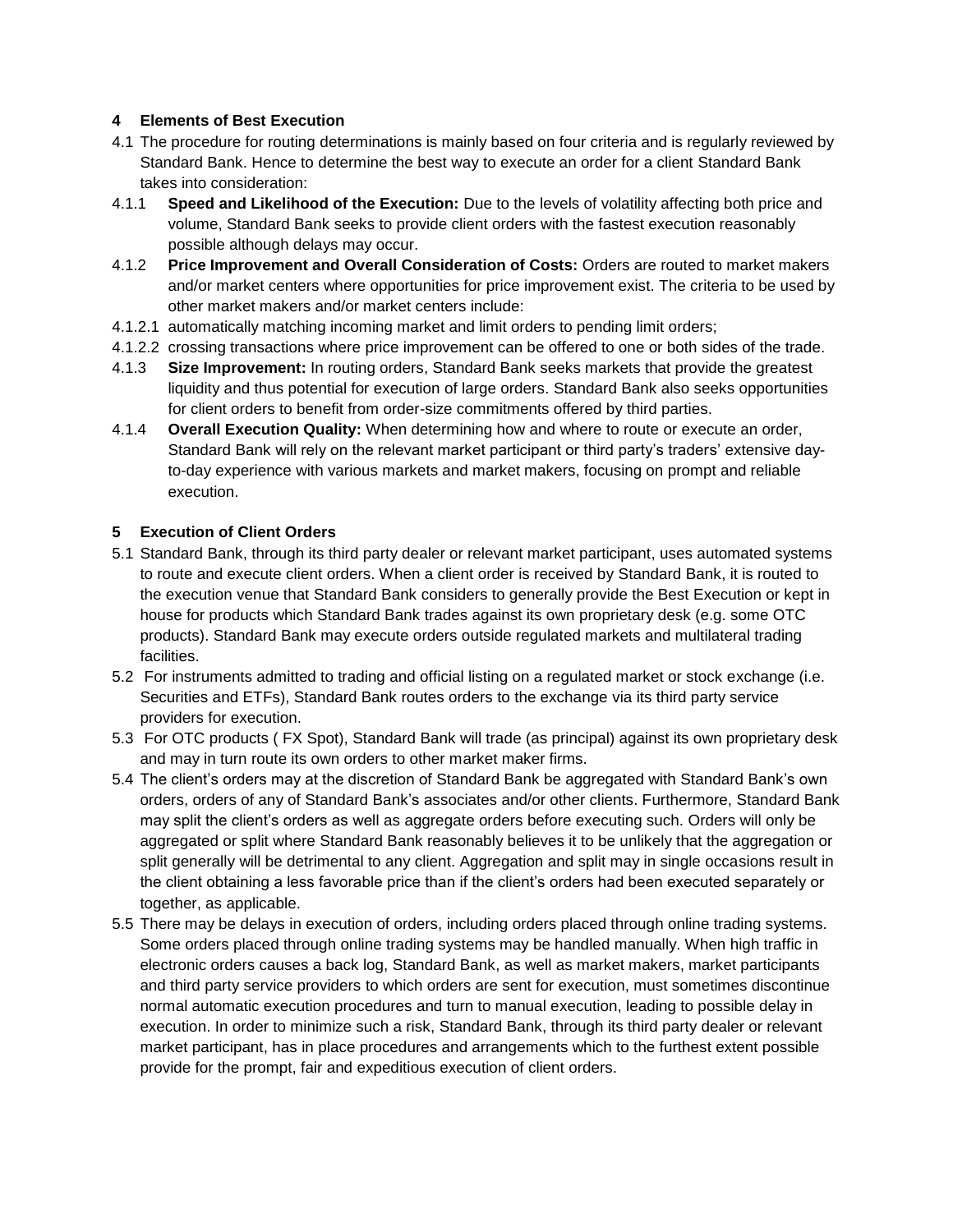### **6 List of Execution Venues Currently Used**

6.1 Standard Bank uses a number of external financial institutions and brokers in the process of receiving and relaying orders or to directly execute listed financial instruments.

### **7 Effect on Order Execution**

- 7.1 Clients should be aware of the following risks associated with volatile markets, especially at or near the open or close of the standard trading session:
- 7.1.1 Execution at a substantially different price from the quoted bid or offer or the last reported sale price at the time of order entry, as well as partial executions or execution of large orders in several transactions at different prices.
- 7.1.2 Delays in executing orders for financial instruments that Standard Bank, through its third party dealer or relevant market participant, must send to external market maker and manually routed or manually executed orders.
- 7.1.3 Opening prices that may differ substantially from the previous day's close.
- 7.1.4 Locked (the bid equals the offer) and crossed (the bid is higher than the offer) markets, which prevent the execution of client trades.
- 7.1.5 Price volatility is one factor that can affect order execution. When clients place a high volume of orders with brokers, order imbalances and back logs can occur. This implies that more time is needed to execute the pending orders. Such delays are usually caused by the occurrence of different factors: (i) the number and size of orders to be processed, (ii) the speed at which current quotations (or last-sale information) are provided to Standard Bank and other brokerage firms; and (iii) the system capacity constraints applicable to the given exchange, as well as to Standard Bank and other firms.

# **8 Types of Orders**

- 8.1 Given the risks that arise when trading in volatile markets, the client may want to consider using different types of orders to limit risk and manage investment strategies. (It should be noted that the following descriptions of order types may apply only to some and not all types of financial instruments).
- 8.2 **Market order**: With a market order the client instructs a financial institution or trading counterparty to execute a trade of a certain size as promptly as possible at the prevailing market price. Financial institutions are required to execute market orders without regard to price changes. Therefore, if the market price moves significantly during the time it takes to fill a client's order, the order will most likely be exposed to the risk of execution at a price substantially different from the price when the order was entered. Certain stock exchanges do not support market orders. If the client places a market order in these markets, Standard Bank will automatically translate the order to an aggressive limit order within a certain percentage limit "in the money". It is the clients' own responsibility to check if the order is traded in the market after order entry. If the client experiences or suspects any errors with his/her order the client should contact Standard Bank immediately*.* Some of Standard Bank's third party execution brokers may choose to translate market orders on various markets into aggressive limit orders 3 – 5 % in the money. This is often a result of exchange rules applied to protect clients from "bad fills". Standard Bank cannot be held responsible for missing fills due to such translation performed by third party execution brokers.
- 8.3 **Limit order:** With a limit order, the client sets the maximum purchase price, or minimum sale price, at which the trade is to be executed. As a limit order may be entered away from the current market price, it may not be executed immediately. A client that leaves a limit order must be aware that he/she is giving up the certainty of immediate execution in exchange for the expectation of getting an improved price in the future. Limit orders may be routed to an exchange without human intervention.